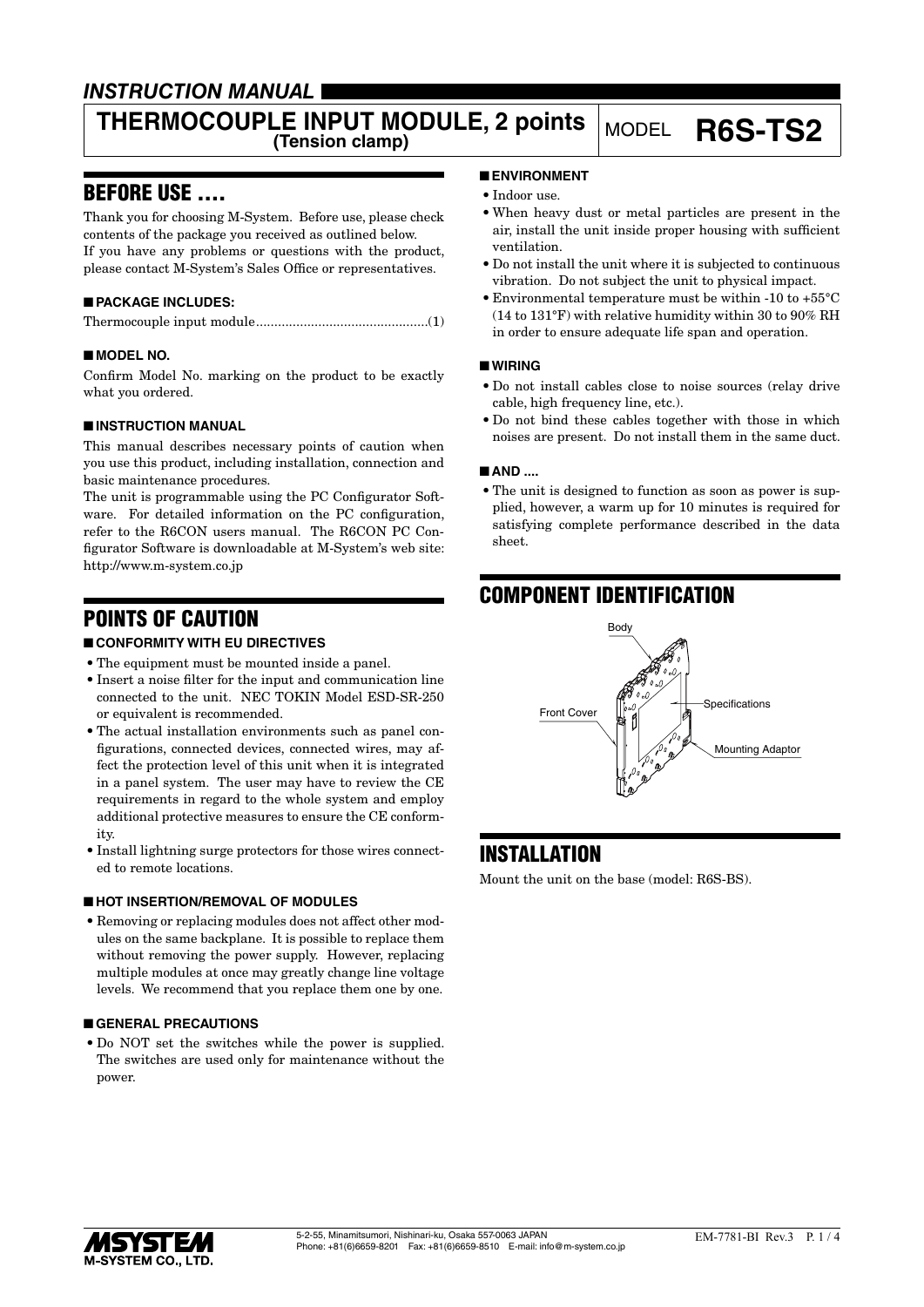### EXTERNAL VIEWS

**• Front View (cover opened) • Side View**

Status LED Power LED





#### ■ **INDICATOR LED**

| ID     | <b>COLOR</b>      | <b>FUNCTION</b>                                        |
|--------|-------------------|--------------------------------------------------------|
| Power  | OFF               | Power supply is off                                    |
|        | Green ON          | Power supply is on.                                    |
| Status | OFF               | Standing by (at the startup)<br>or communication error |
|        | Green ON          | Normal communication                                   |
|        | Green blink       | Configuration mode                                     |
|        | Red ON            | DIP switch error                                       |
|        | Red blink         | Parameter error                                        |
|        | 2 sec. interval   |                                                        |
|        | Red blink         | <b>Burnout</b>                                         |
|        | 0.5 sec. interval |                                                        |

#### ■ **MODULE ADDRESS**

Module address is selectable between 0 and 31. Choose 0 or 16 with SW1 for offsetting the address selected with SW2 (0 to F, hexadecimal).

The module's slot position on the base and the module address are not necessarily correlated.

| <b>ADDRESS</b> | SW <sub>1</sub>  | SW <sub>2</sub> | <b>ADDRESS</b> | SW <sub>1</sub> | SW <sub>2</sub> |
|----------------|------------------|-----------------|----------------|-----------------|-----------------|
| 0              | 0                | 0               | 16             | 16              | 0               |
| 1              | $\mathbf{0}$     | 1               | 17             | 16              | 1               |
| $\overline{2}$ | $\mathbf{0}$     | $\overline{2}$  | 18             | 16              | $\overline{2}$  |
| 3              | $\boldsymbol{0}$ | 3               | 19             | 16              | 3               |
| 4              | $\mathbf{0}$     | 4               | 20             | 16              | $\overline{4}$  |
| 5              | $\mathbf{0}$     | 5               | 21             | 16              | 5               |
| 6              | $\boldsymbol{0}$ | 6               | 22             | 16              | 6               |
| 7              | $\mathbf{0}$     | 7               | 23             | 16              | 7               |
| 8              | $\mathbf{0}$     | 8               | 24             | 16              | 8               |
| 9              | 0                | 9               | 25             | 16              | 9               |
| 10             | $\mathbf{0}$     | A               | 26             | 16              | A               |
| 11             | $\mathbf{0}$     | B               | 27             | 16              | B               |
| 12             | $\boldsymbol{0}$ | C               | 28             | 16              | C               |
| 13             | $\mathbf{0}$     | D               | 29             | 16              | D               |
| 14             | $\mathbf{0}$     | E               | 30             | 16              | Е               |
| 15             | 0                | F               | 31             | 16              | F               |

#### ■ **OPERATING MODE**

(\*) Factory setting

**• Thermocouple Type**

|                 |   | <b>INPUT1</b><br>SW <sub>3</sub> |   | <b>INPUT 2</b>  |   |   |
|-----------------|---|----------------------------------|---|-----------------|---|---|
| T/C             |   |                                  |   | SW <sub>3</sub> |   |   |
|                 | 1 | 2                                | 3 | 4               | 5 | 6 |
| $K(CA)$ $(*)$   |   |                                  |   |                 |   |   |
| E(CRC)          |   |                                  |   |                 |   |   |
| J(IC)           |   |                                  |   |                 |   |   |
| T(CC)           | ш |                                  |   | ш               |   |   |
| B(RH)           |   |                                  |   |                 |   |   |
| $\mathbb R$     |   |                                  |   |                 |   |   |
| S               |   |                                  |   |                 |   |   |
| C (WRe $5-26$ ) |   |                                  |   |                 |   |   |

Use PC Configurator Software (model: R6CON) to set N, U, L, P (Platinel II) and PR thermocouples.

 $\blacksquare$  = ON, Blank = OFF

#### **• Burnout**

| <b>BURNOUT</b> | SW3-7                            |
|----------------|----------------------------------|
| Upscale $(*)$  |                                  |
| Downscale      |                                  |
|                | $\blacksquare$ = ON, Blank = OFF |

#### **• Configuration Mode**

| <b>CONFIGURATION MODE</b> | SW3-8                            |
|---------------------------|----------------------------------|
| DIP SW $(*)$              |                                  |
| РC                        |                                  |
|                           | $\blacksquare$ = ON, Blank = OFF |

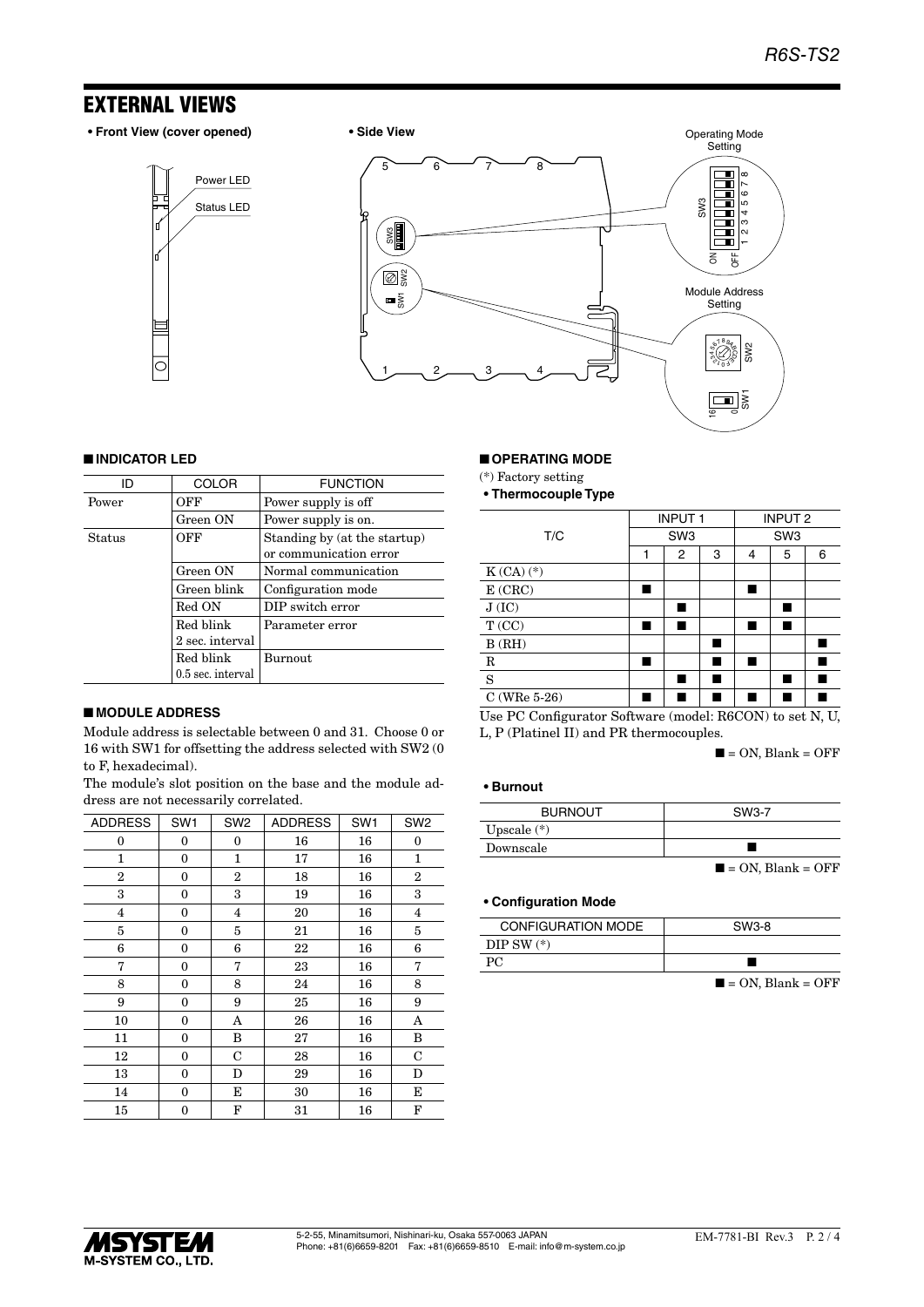### TERMINAL CONNECTIONS

Connect the unit as in the diagram below or refer to the connection diagram on the side of the unit.

#### ■ **EXTERNAL DIMENSIONS unit: mm (inch)**



\*Use a minus screwdriver: tip width 3.8 mm max., tip thickness 0.5 to 0.6 mm

#### ■ **CONNECTION DIAGRAM**



#### **• Unused Input Channels**

Close across the unused input terminals as shown below. (Choose K (CA) thermocouple for unused channels.)



If unused input terminals are not short-circuited, status indicator LED blinks in red (0.5 sec. cycle), and a burnout flag is set in the PLC or the host device.

#### ■ **WIRING INSTRUCTIONS**

• Applicable wire size

- Solid: 0.2 to 2.5 mm<sup>2</sup> (0.55 to 1.75 dia.)
- Stranded: 0.2 to 2.5 mm<sup>2</sup> (Tinning wire ends may cause contact failure and therefore is not recommended.)
- Ferruled: 0.2 to 1.5 mm<sup>2</sup> (0.55 to 1.35 dia.)
- • Expose wire conductors by 8 mm (0.31").

#### **• How to Connect Wires**